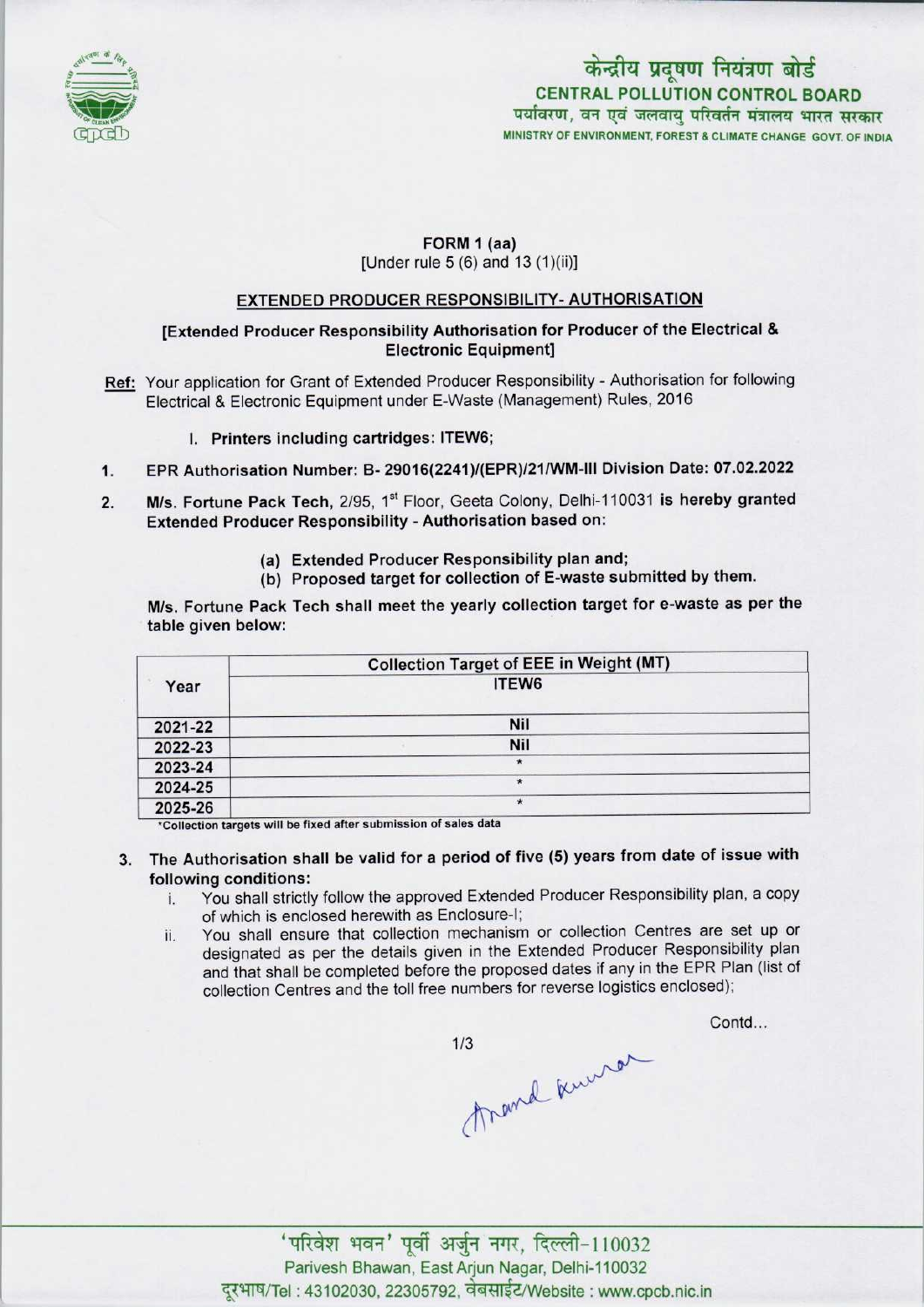

From pre page...

- iii. You shall ensure that all the collected e-waste is channelized to your dismantler/recycler M/s E- Waste Recyclers India, Shed No. 15, Roz ka Meo Industrial area, Nuh, Haryana and record shall be maintained at dismantler/recycler and at your end.
- iv. You shall maintain records, in Form-2 of these Rules, of e-waste and make such records available for scrutiny by Central Pollution Control Board;
- v. You shall file annual returns in Form-3 to the Central Pollution Control Board on or before 30th day of June following the financial year to which that returns relates.

## vi. General Terms & Conditions of the Authorisation:

- a. The authorisation shall comply with provisions of the Environment (Protection) Act, 1986 and the E-waste (Management) Rules, 2016 made there under;
- b.The authorisation or its renewal shall be produced for inspection at the request of an officer authorised by the Central Pollution Control Board;
- c.Any change in the approved Extended Producer Responsibility plan should be informed to Central Pollution Control Board within 15 days on which decision shall be communicated by Central Pollution Control Board within sixty days;
- d. It is the duty of the authorised person to take prior permission of the Central Pollution Control Board to close down any collection centre/points or any other facility which are part of the EPR plan;
- e.An application for the renewal of authorisation shall be made aslaid down in subrule (vi) of rule of 13(1) the E- Waste (Management) Rules, 2016;
- f.The Board reserves right to cancel/amend/revoke the authorisation at any time as per the policy of the Board or Government.

#### vii. Additional Conditions: -

- a) That the applicant will submit annual sales data along with annual returns;
- b) That the applicant has to ensure that the addresses of collection points provided by them in their EPR Plan are correct and traceable and the collection points/centres are functional;
- c) That the applicant will submit revised application for grant of EPR Authorisation in case of applicant adding/changing PRO or changing its EPR Plan;
- d)That the applicant has to ensure that the e-waste collected at collection centres/points or through Buy-back and DRS mentioned in the application should Pollution Control Board to close down any collection centrality which are part of the EPR plan;<br>
An application for the renewal of authorisation shall be made in the renewal of authorisation shall be made in the concel/ame Ie and the collection<br>of EPR Authorisation in<br>R Plan;<br>collected at collection<br>the application should<br>Contd